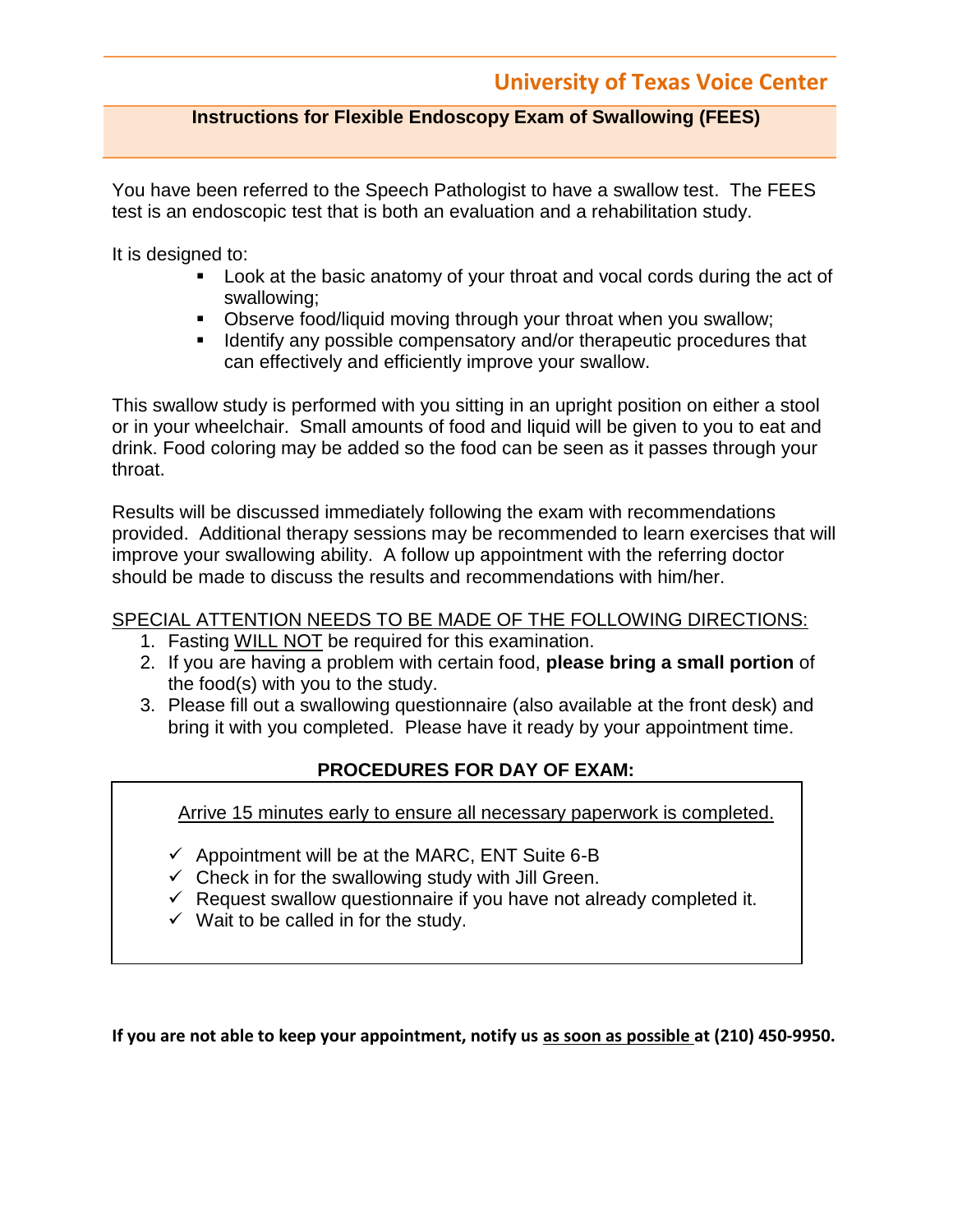### **Patient Questionnaire for Swallowing Problems**

**Name: Date:**

| <b>EAT-10</b>                                                                                                                                                      | $0 = no$ problem                             | $4 =$ severe problem |                               |      |              |                |                |   |  |  |
|--------------------------------------------------------------------------------------------------------------------------------------------------------------------|----------------------------------------------|----------------------|-------------------------------|------|--------------|----------------|----------------|---|--|--|
| My swallowing problem has caused me to lose weight.                                                                                                                |                                              |                      |                               |      | 1            | $\overline{2}$ | 3              | 4 |  |  |
| My swallowing problem interferes with my ability to go out for meals.                                                                                              |                                              |                      |                               |      | 1            | $\overline{2}$ | 3              | 4 |  |  |
| Swallowing liquids takes extra effort.                                                                                                                             |                                              |                      |                               |      |              | $\overline{2}$ | 3              | 4 |  |  |
| Swallowing solids takes extra effort.                                                                                                                              |                                              |                      |                               |      | $\mathbf{1}$ | $\overline{2}$ | 3              | 4 |  |  |
| Swallowing pills takes extra effort.<br>Swallowing is painful.<br>The pleasure of eating is affected by my swallowing.<br>When I swallow food sticks in my throat. |                                              |                      |                               |      | 1            | $2^{\circ}$    | $\overline{3}$ | 4 |  |  |
|                                                                                                                                                                    |                                              |                      |                               |      | 1            | $\overline{2}$ | 3              | 4 |  |  |
|                                                                                                                                                                    |                                              |                      |                               |      | $\mathbf{1}$ | $\overline{2}$ | 3              | 4 |  |  |
|                                                                                                                                                                    |                                              |                      |                               |      | $\mathbf{1}$ | $\overline{2}$ | 3              | 4 |  |  |
| I cough when I eat.                                                                                                                                                |                                              |                      |                               |      | 1            | $\overline{2}$ | 3              | 4 |  |  |
| Swallowing is stressful.                                                                                                                                           |                                              |                      |                               |      | 1            | $\overline{2}$ | 3              | 4 |  |  |
| What bothers you about your swallowing?                                                                                                                            |                                              |                      |                               |      |              |                |                |   |  |  |
|                                                                                                                                                                    |                                              |                      |                               |      |              |                |                |   |  |  |
| When did this begin?                                                                                                                                               |                                              |                      |                               |      |              |                |                |   |  |  |
| How frequently does it occur?                                                                                                                                      |                                              |                      |                               |      |              |                |                |   |  |  |
| Example: every time you eat; 1x/day; 1x/week;<br>1x/month                                                                                                          |                                              |                      |                               |      |              |                |                |   |  |  |
|                                                                                                                                                                    |                                              |                      |                               |      |              |                |                |   |  |  |
| What is most difficult to swallow?                                                                                                                                 |                                              |                      |                               |      |              |                |                |   |  |  |
| Example: type of foods, liquids, pills                                                                                                                             |                                              |                      |                               |      |              |                |                |   |  |  |
| Do you avoid foods or liquids?                                                                                                                                     |                                              |                      |                               |      |              |                |                |   |  |  |
| If so, what specifically?                                                                                                                                          |                                              |                      |                               |      |              |                |                |   |  |  |
|                                                                                                                                                                    | Do you have other medical problems/diagnoses |                      |                               |      |              |                |                |   |  |  |
| that affect your swallow?                                                                                                                                          |                                              |                      |                               |      |              |                |                |   |  |  |
|                                                                                                                                                                    |                                              |                      |                               |      |              |                |                |   |  |  |
| How much of these do you drink per day?                                                                                                                            |                                              | Water                | Caffeine_______Carbonation    |      |              |                |                |   |  |  |
|                                                                                                                                                                    |                                              | Pacemaker;           |                               | ICD; |              |                |                |   |  |  |
|                                                                                                                                                                    |                                              |                      | <b>Deep Brain Stimulator;</b> |      |              |                |                |   |  |  |
| Check any of the following that apply to you                                                                                                                       | <b>Vagal Nerve Stimulator;</b>               |                      |                               |      |              |                |                |   |  |  |
|                                                                                                                                                                    | <b>Implanted Metal</b>                       |                      |                               |      |              |                |                |   |  |  |
|                                                                                                                                                                    |                                              | Surgeries:           |                               |      |              |                |                |   |  |  |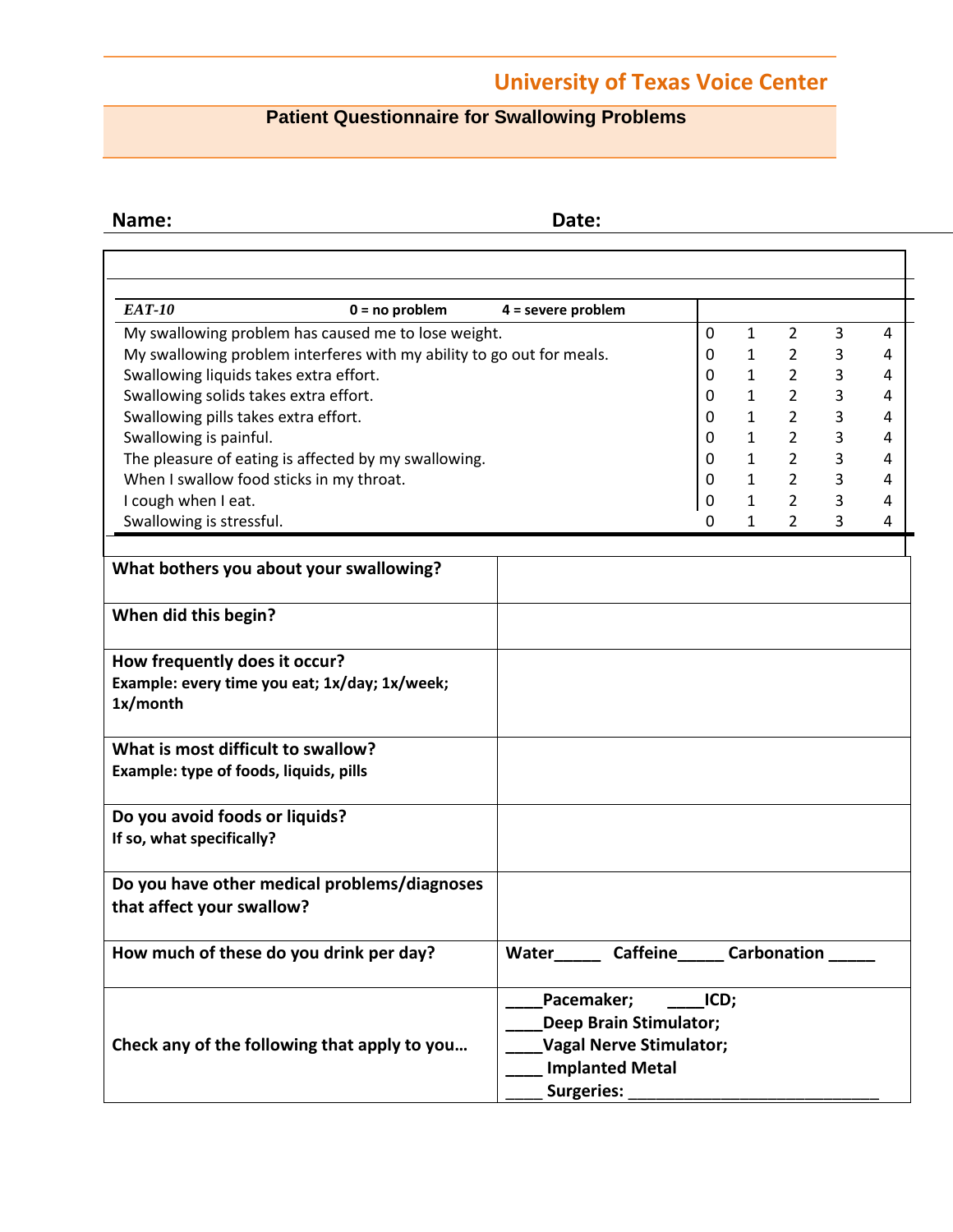### **Patient Questionnaire for Swallowing Problems**

| Check any conditions that apply to you                                 |                                           |           | Pregnant;<br>Hx of chemo and/or radiation therapy; when<br>completed?<br><b>History of seizures, epilepsy</b>                                                                |  |  |  |  |
|------------------------------------------------------------------------|-------------------------------------------|-----------|------------------------------------------------------------------------------------------------------------------------------------------------------------------------------|--|--|--|--|
| <b>List ALLERGIES:</b>                                                 |                                           |           |                                                                                                                                                                              |  |  |  |  |
| What types of foods do you typically eat?                              |                                           |           | Check all that apply:<br><b>Regular diet, avoid nothing</b><br>Soft solids<br><b>Mainly Pureed foods</b><br>Diabetic diet,<br>PEG, J-tube<br>No liquids<br>No pills by mouth |  |  |  |  |
| Symptom                                                                | Circle:                                   |           | <b>Describe if applicable:</b>                                                                                                                                               |  |  |  |  |
| Pain on swallowing                                                     | Yes / No                                  |           | Where?<br>When?                                                                                                                                                              |  |  |  |  |
| <b>Problems chewing</b>                                                | Yes $/$                                   | <b>No</b> |                                                                                                                                                                              |  |  |  |  |
| Does food/liquid spill out from your<br>lips?                          | Yes /                                     | <b>No</b> |                                                                                                                                                                              |  |  |  |  |
| Dry mouth                                                              | Yes $/$                                   | <b>No</b> |                                                                                                                                                                              |  |  |  |  |
| Do you have to use liquids to "wash"<br>items through mouth or throat? | Yes /                                     | <b>No</b> |                                                                                                                                                                              |  |  |  |  |
| Are there food pieces left in mouth<br>after swallowing?               | Yes $/$                                   | <b>No</b> |                                                                                                                                                                              |  |  |  |  |
| <b>Increased saliva/secretions?</b>                                    | Yes $/$                                   | <b>No</b> |                                                                                                                                                                              |  |  |  |  |
| Do you have difficulty managing saliva?                                | <b>Yes</b>                                | <b>No</b> |                                                                                                                                                                              |  |  |  |  |
| Do any of the following happen during<br>or after eating/drinking?     | Coughing,<br>Choking,<br><b>Wet voice</b> |           | Circle the ones that apply.<br>Does it occur after swallowing? Y N<br>At times not related to food/liquid? Y N                                                               |  |  |  |  |